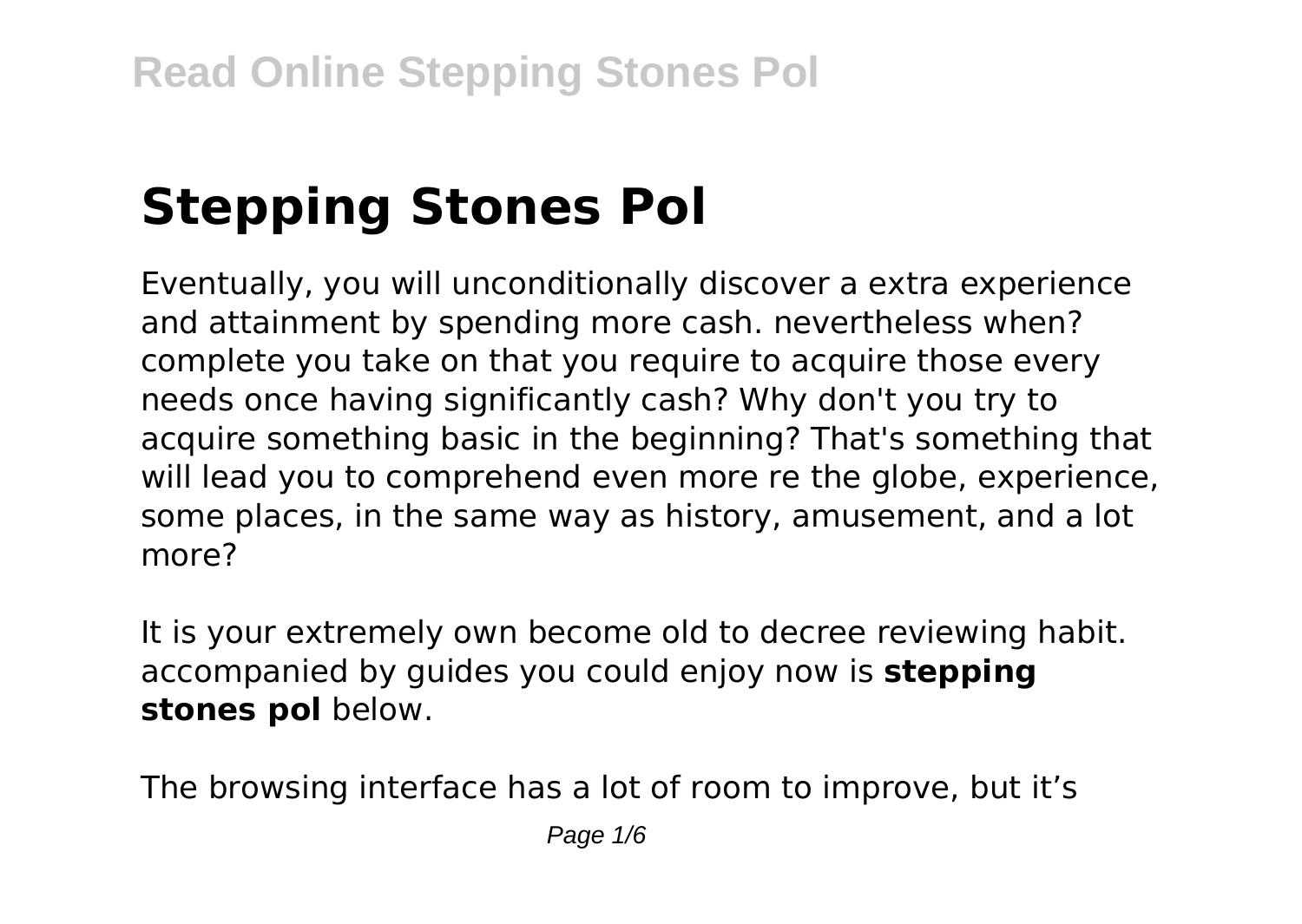simple enough to use. Downloads are available in dozens of formats, including EPUB, MOBI, and PDF, and each story has a Flesch-Kincaid score to show how easy or difficult it is to read.

#### **Stepping Stones Pol**

HAPPENING: SRI LANKA IN ANARCHY - "/pol/ - Politically Incorrect" is ... take notice, you had a great ride, the time to pay is rapidly approaching-you might be able to salvage something by stepping up, exposing those guilty in this world wide plan to destroy our lives. once the shtf-my guess is it will be far too late, and you cant hide forever ...

#### **/pol/ - HAPPENING: SRI LANKA IN ANARCHY - Politically Incorrect - 4chan**

Watch CNN streaming channels featuring Anderson Cooper, classic Larry King interviews, and feature shows covering travel, culture and global news.  $_{Page\ 2/6}$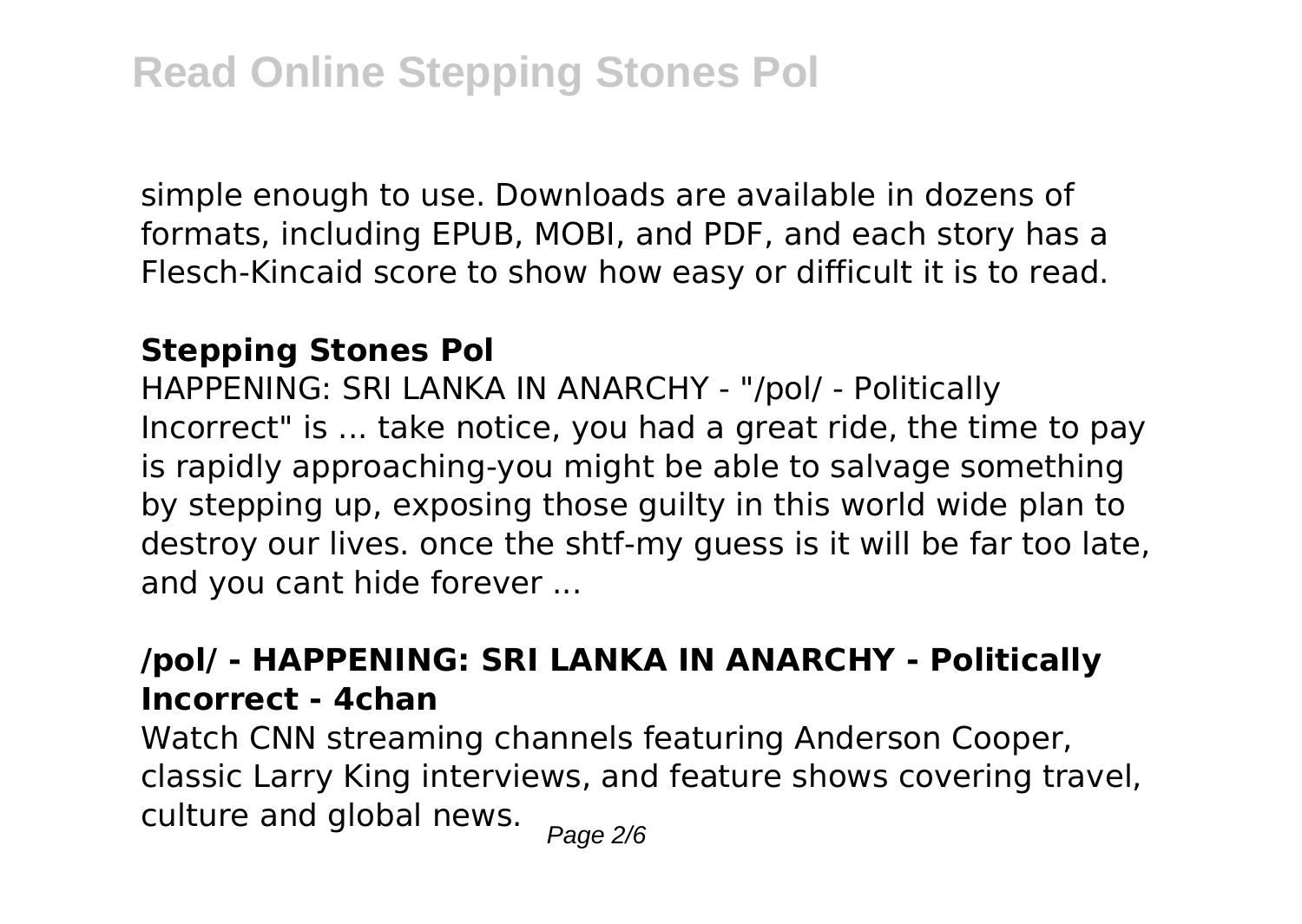#### **CNN Video Experience**

Etymology. The name Ribble may be a Brittonic compoundformation. The second element is the noun \*pol, with connotations including "puddle, pond, upland-stream" (Welsh pwll). The first is rö-, an intensive prefix, with nouns meaning "great" (Welsh rhy-, Cornish re-).. Ribble may once have been known as \*Bremetonā-, underlying the name Bremetenacum, the Roman fort at Ribchester.

#### **River Ribble - Wikipedia**

John Richard Baldwin (born 3 January 1946), better known by his stage name John Paul Jones, is an English musician, composer and record producer who was the bassist and keyboardist for the rock band Led Zeppelin.Prior to forming the band with Jimmy Page in 1968, he was a session musician and arranger.After the death of drummer John Bonham in 1980, Led Zeppelin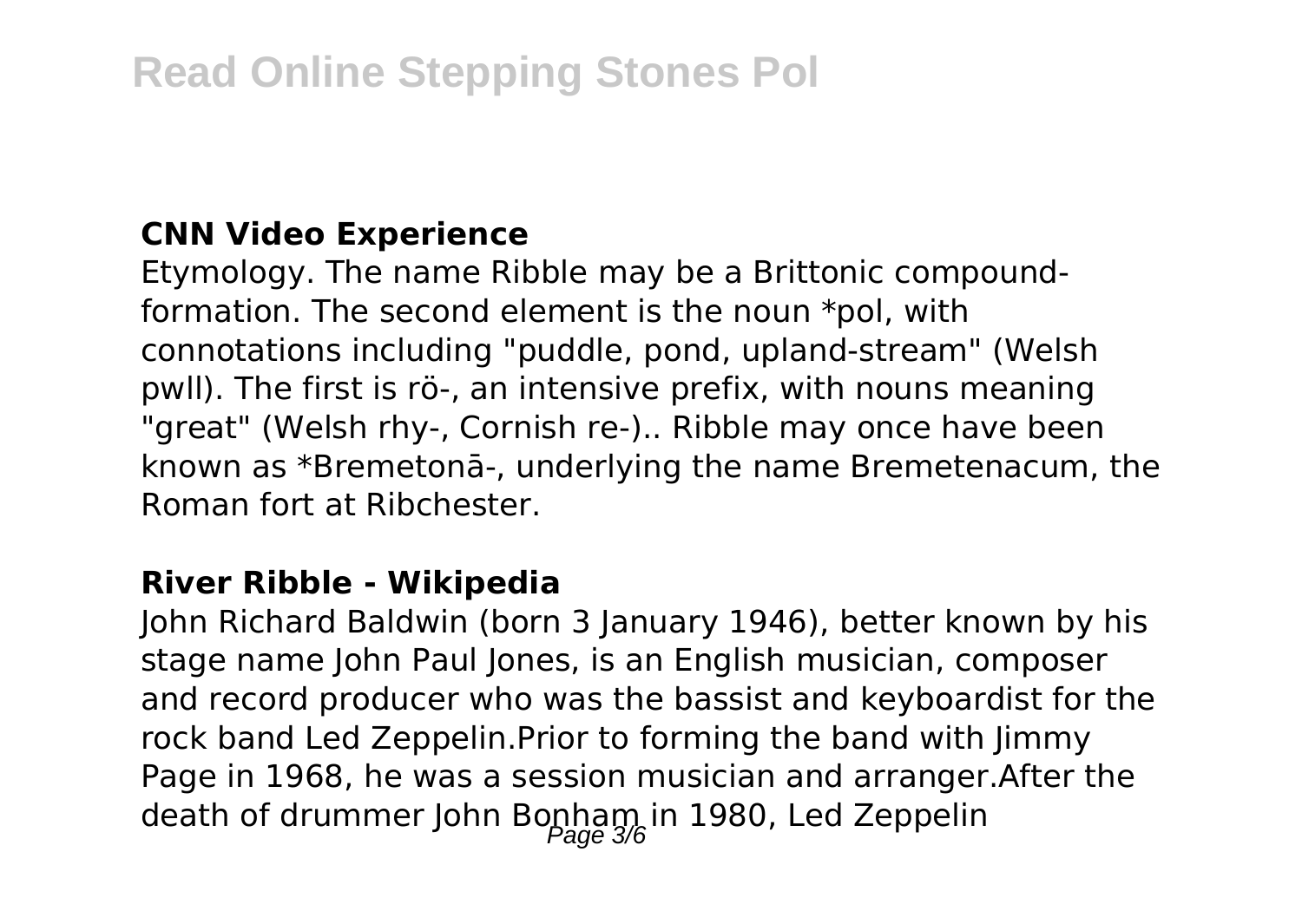disbanded, and Jones developed a ...

### **John Paul Jones (musician) - Wikipedia**

This big rounded pol would fit perfectly in a big backyard, no matter the setting. If you have a big backyard and do not know what to put, you should consider building this rounded pool instead. ... Small Round Above Ground Pool with Stepping Stones. If the straw does not work for you, you should try this one like you see in the picture. It ...

#### **20+ Ideas How to Build Above Ground Pool Backyard Ideas**

Edging, Walling & Stepping Stones. Jointing Compounds. Patio & Wall Treatments. Driveways & Block Paving. Fencing, Posts & Gates. Fencing & Posts. Decorative Panels. Trellis. ... Philmac Met/Imp End Conn.Pol x Fi 20/1/2x1/2. 4251080 £5.89£3.86 EX VAT. Dudley Turbo 88 Duoflush Syphon 6/7/9L. 7480087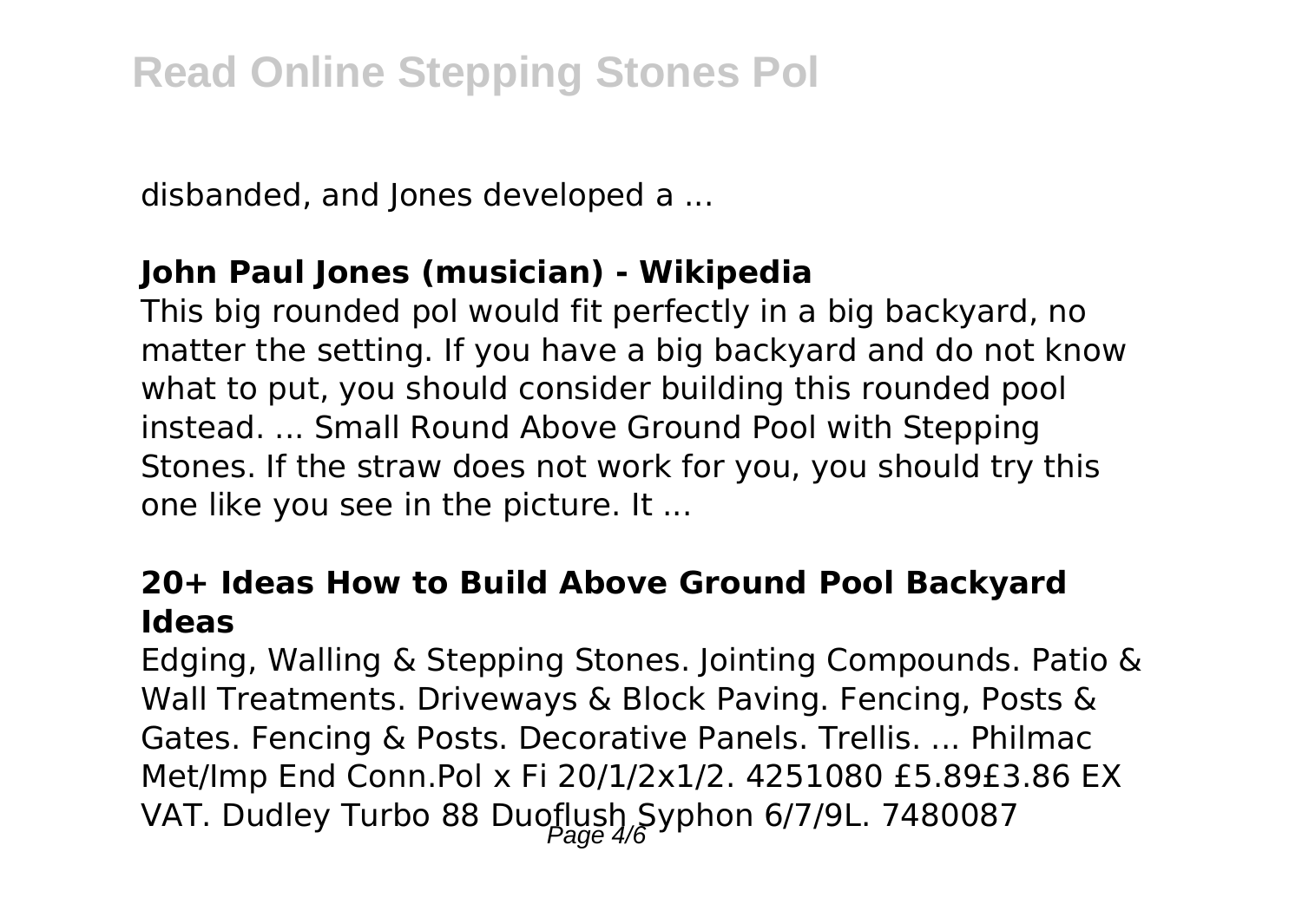#### £21.59£17.27 EX VAT.

## **Builders Merchant for Trade and Public - Buildbase**

Find ssg25 user profile with latest comments on Moneycontrol MMB, Forum Discussion Board. Join our Moneycontrol Forum for more topics & user comments.

#### **ssg25 | Moneycontrol Forum | Stock Discussion Board**

"Overseer of the Floor Guardians Albedo, at your command." - Albedo's Introduction Albedo ( $\Box$   $\Box$ ) is the Overseer of the Guardians of the Great Tomb of Nazarick. She is in charge of the general management and supervision of the activities done by the seven Floor Guardians, meaning that she ranks above the other NPCs in Nazarick. She is the middle sister of the older sister Nigredo and ...